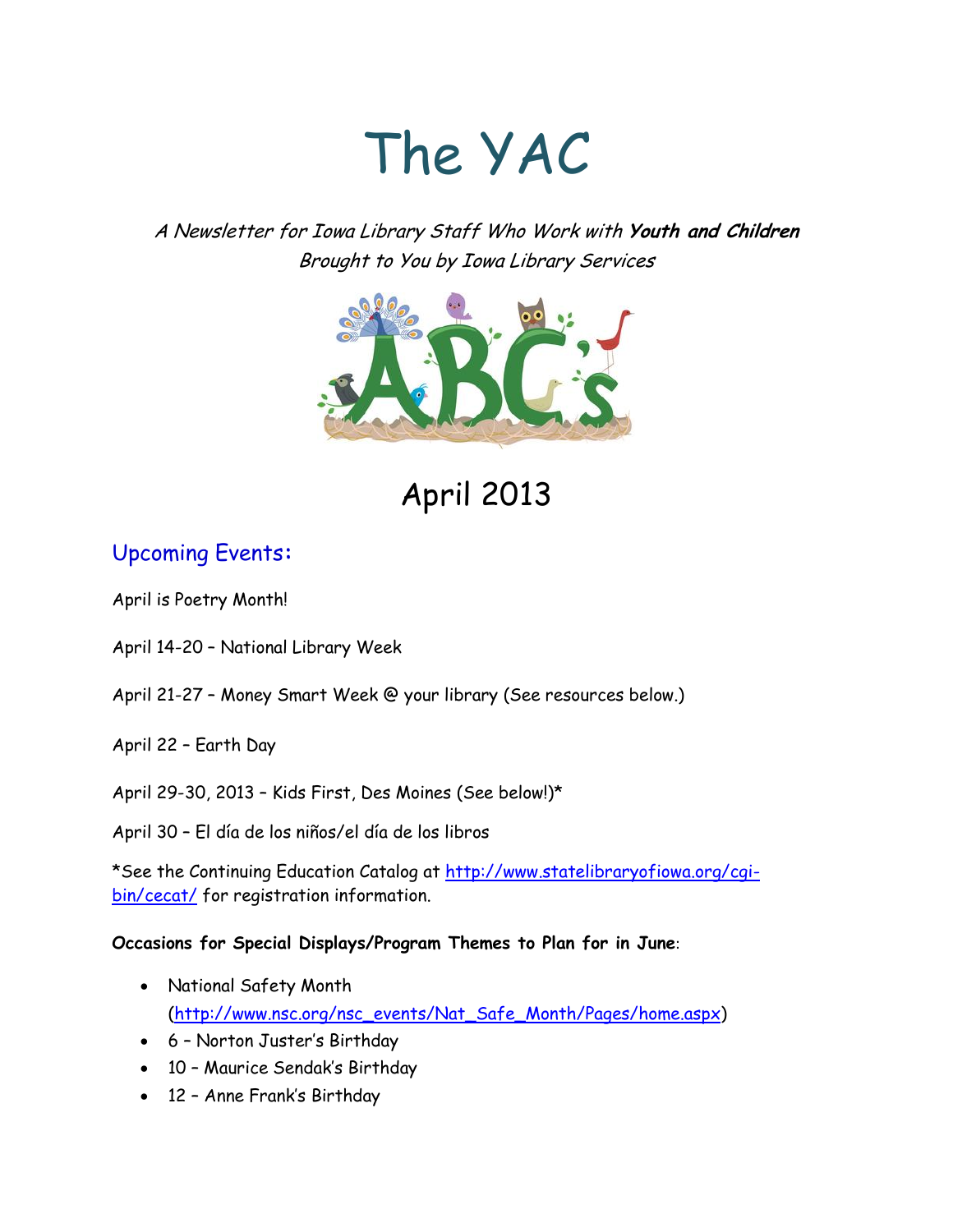- 14 Flag Day & Caldecott Medal first awarded in 1938 [\(http://www.ala.org/alsc/awardsgrants/bookmedia/caldecottmedal/caldecottmedal\)](http://www.ala.org/alsc/awardsgrants/bookmedia/caldecottmedal/caldecottmedal)
- 18 Chris Van Allsburg's Birthday
- 24 Kathryn Lasky's Birthday
- 25 Eric Carle's Birthday

## MEMORY COLLECTIONS – A Summer Project

The inspiration for creating a memory collection comes from Mem Fox's book Wilfred Gordon McDonald Partridge. The book is about a boy who helps an old woman with Alzheimer's by sharing a collection of special objects.



If you want to incorporate this idea into your summer

programming, here are suggested steps: 1) Read the story to the children early in the summer. 2) Show or display some examples of your own. 3) Have the children decorate a shoe box or canvas tote bag to hold their items – this could be done at home or as a craft project. 4) Over the summer, have participants collect small items that remind them of special experiences or of books they have read. Remind them to include something that makes them laugh, something that makes them cry, something that makes them feel comforted, and something that reminds them of a special person. 5) Give everyone a chance to share some of their memories at the end of your summer library program.

### Resources:

"Memory Collections and Community Building" —

<http://www.responsiveclassroom.org/article/memory-collections-and-community-building> — an article about a teacher who uses memory collections for a back-to-school activity.

A YouTube version of the book: [http://www.memfox.com/wilfrid-gordon-mcdonald](http://www.memfox.com/wilfrid-gordon-mcdonald-partridge-2.html)[partridge-2.html](http://www.memfox.com/wilfrid-gordon-mcdonald-partridge-2.html)

## SUMMER LIBRARY PROGRAM RECAP

Here are a few links to help you prepare for the summer!

### General:

 The Cooperative Summer Library Program website:<http://www.cslpreads.org/> Registration is free.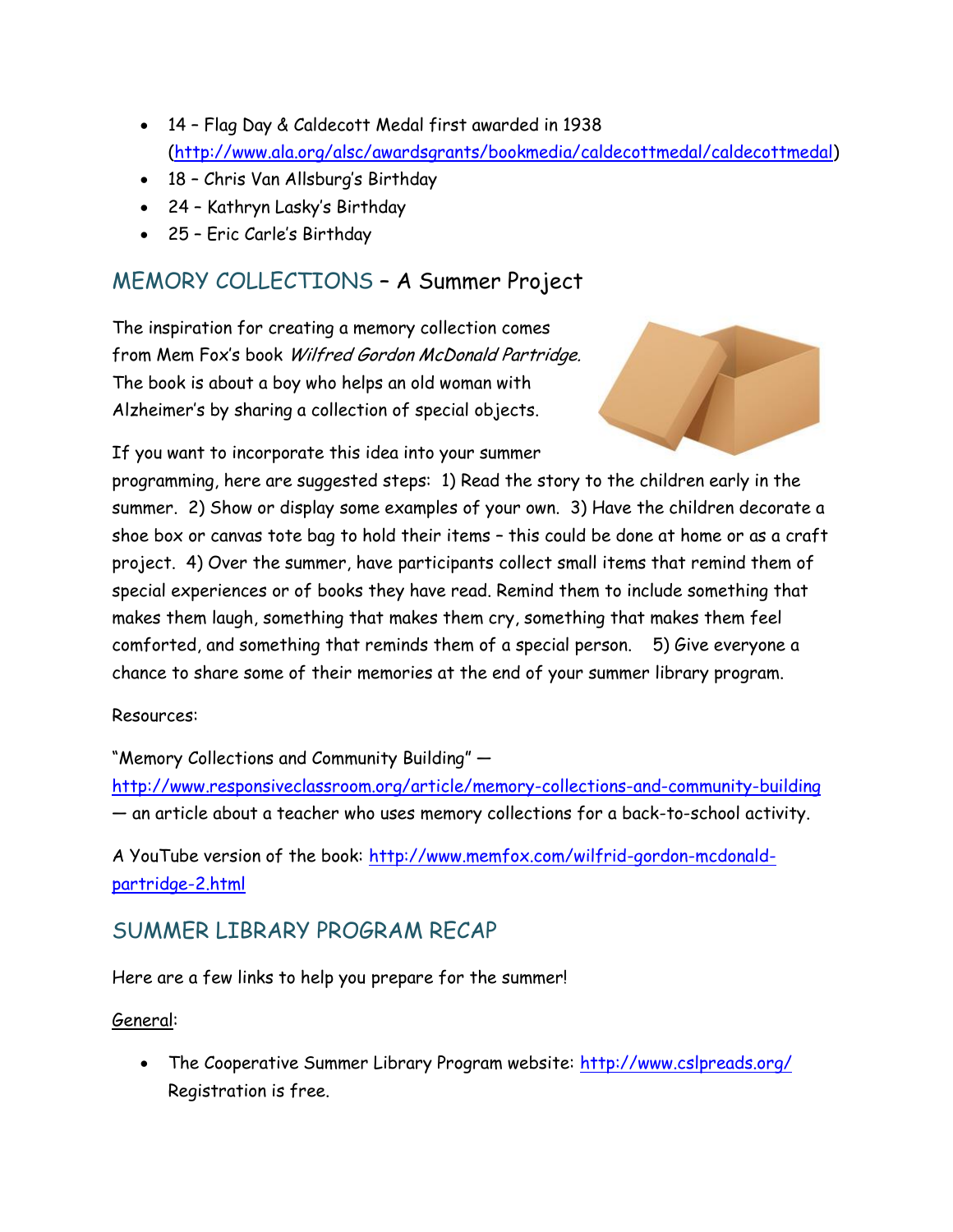- Pictures of crafts from the children's manual on the Iowa Library Services website (thanks to Margaret Noon!): [http://www.statelibraryofiowa.org/ld/t](http://www.statelibraryofiowa.org/ld/t-z/youthservices/slp/2013-Collaborative-Summer-Library-Program/Photographs-of-2013-CSLP-Crafts)[z/youthservices/slp/2013-Collaborative-Summer-Library-Program/Photographs-of-](http://www.statelibraryofiowa.org/ld/t-z/youthservices/slp/2013-Collaborative-Summer-Library-Program/Photographs-of-2013-CSLP-Crafts)[2013-CSLP-Crafts](http://www.statelibraryofiowa.org/ld/t-z/youthservices/slp/2013-Collaborative-Summer-Library-Program/Photographs-of-2013-CSLP-Crafts)
- Val Donnell's SLP Pinterest page: [http://pinterest.com/vdonnell/2013-library](http://pinterest.com/vdonnell/2013-library-summer-reading-program/)[summer-reading-program/](http://pinterest.com/vdonnell/2013-library-summer-reading-program/)

## For Teens:

Mock Sushi (made with rice krispie treats and fruit roll-ups): <https://sites.google.com/site/disneyrecipes/for-the-holidays/april-fools-day/mock-sushi>

Sushi craft (made with cotton balls and felt scraps): <http://pinkandgreenmama.blogspot.com/2013/02/cotton-ball-sushi-craft.html>

"Illustrators of J.R.R. Tolkien's Books" on Facebook: <http://www.facebook.com/TheIllustratorsOfTheJRRTolkien>

WWOOOLF - Worldwide Opportunities on Organic Farms: <http://www.wwoofusa.org/>

Steampunk Crafts: <https://pinterest.com/lisarooney/steampunk-crafts/> & <http://guides.mesacountylibraries.org/content.php?pid=196165&sid=1685319>

Wire Wrapped Paper Beads: <http://www.favecrafts.com/Beading/Wire-Wrapped-Paper-Beads>

# KIDS FIRST REMINDER

If you haven't registered for Kids First, you can do so using the form at: [http://www.statelibraryofiowa.org/ld/t-z/youthservices/kidsfirst%202011/kids-first-](http://www.statelibraryofiowa.org/ld/t-z/youthservices/kidsfirst%202011/kids-first-2013)[2013](http://www.statelibraryofiowa.org/ld/t-z/youthservices/kidsfirst%202011/kids-first-2013)

Here is a **sampling of the sessions** to be offered:

 Working Together for Literacy 360° - Dan Wardell, Trista Peitzman (IPTV) and Elizabeth Huff, Storm Lake Public Library

 Join us to learn first-hand how one librarian teamed up with one TV station to get kids excited about reading and math. And you can do it too! Trista Peitzman will share the Ready for School 360° approach with you, and Elizabeth Huff will dive deeper into the role librarians can play. Dan Wardell will join us for comic relief!

 "The Teen Apocalypse Bug-Out Bag" - Anna Hartmann, Council Bluffs Public Library Do you program for teens (or want to start)? Collect what you will need to survive! Attendees will leave this session with strategies for executing successful programming for teens, 10 proven program outlines (including budgets), and a list of resources for program planning.

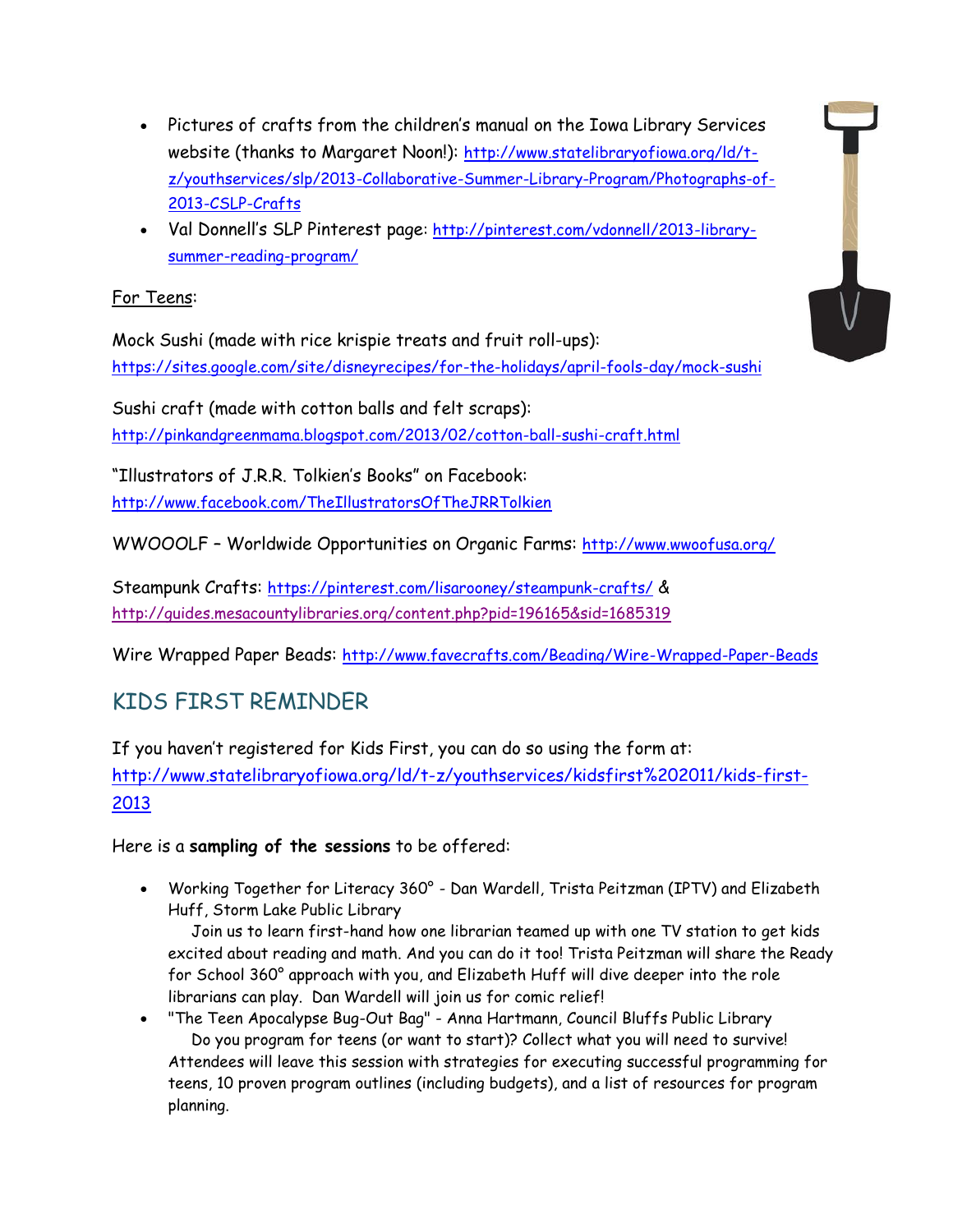• Dig Deep - READ! (Summer Reading 2013) - Angie Pilkington and Samantha Helmick, Burlington Public Library

 Dig Deep - READ! reviews the wonderful resources and opportunities made available to Iowa librarians and library users during the 2013 Summer Reading Program. Learn more about Dig Deep programming, various approaches to track reading and interactive outreach for newborns, children, tweens, teens, adults and seniors. Samples of personalized reading logs and crafts will be made available for participants.

- Storytweens and Storyteens in Action: Encouraging Youth to be Active in the Art of Storytelling - Duffy de France, Associate with the Eulenspiegel Puppet Theatre Company Duffy will share her experiences and ideas in getting tweens and teens involved in the performance art of storytelling, puppetry, and creative dramatics. She is currently co-chair of the Storytellers' Roundtable of ILA and directs the "Junction Players" in the Muscatine area, made up of youth using creative dramatics to retell traditional folktales.
- Weed It or Weep: Keeping your collections fresh and kid-friendly Becky Heil, Iowa Library Services

 According to Will Manley, "Next to emptying the outdoor bookdrop on cold and snowy days, weeding is the most undesirable job in the library. It is also one of the most important." We don't want you to "weep" as you do this undesirable, yet important job. Join us as we explore why weeding is such a struggle and how to keep your collections fresh and updated.

 Youth Services Librarians Are Leaders - Nancy Medema, Iowa Library Services and a panel of youth services librarians who have attended the Iowa Library Association's Leadership **Institute** 

 Have you thought about applying for the ILA Leadership Institute? Want to enhance your leadership skills? Come to this panel of youth services leaders and learn what you can do to enhance your leadership potential.

Bring along an entry for the **Altered Books** contest in the "Maker Space" craft room – or bring a weeded book and start your altered book with materials we have on hand. [Although it is not required, it would help us to know how many entries to expect – please e-mail [sue.gruber@lib.state.ia.us](mailto:sue.gruber@lib.state.ia.us) if you plan to bring an altered book. There is no limit on the number of entries per person or library. This might be a good project for your teen group!]

**Die cut machines** will be available in the craft room, too, so bring along a bit of cardstock or construction paper and make a few cut-outs! Shapes on hand will focus on the Summer Library Program theme, including dinosaur bookmarks, bookworm bookmarks, shovels, bones, treasure chests, ants, and flowers. There will be door prizes and chocolate!